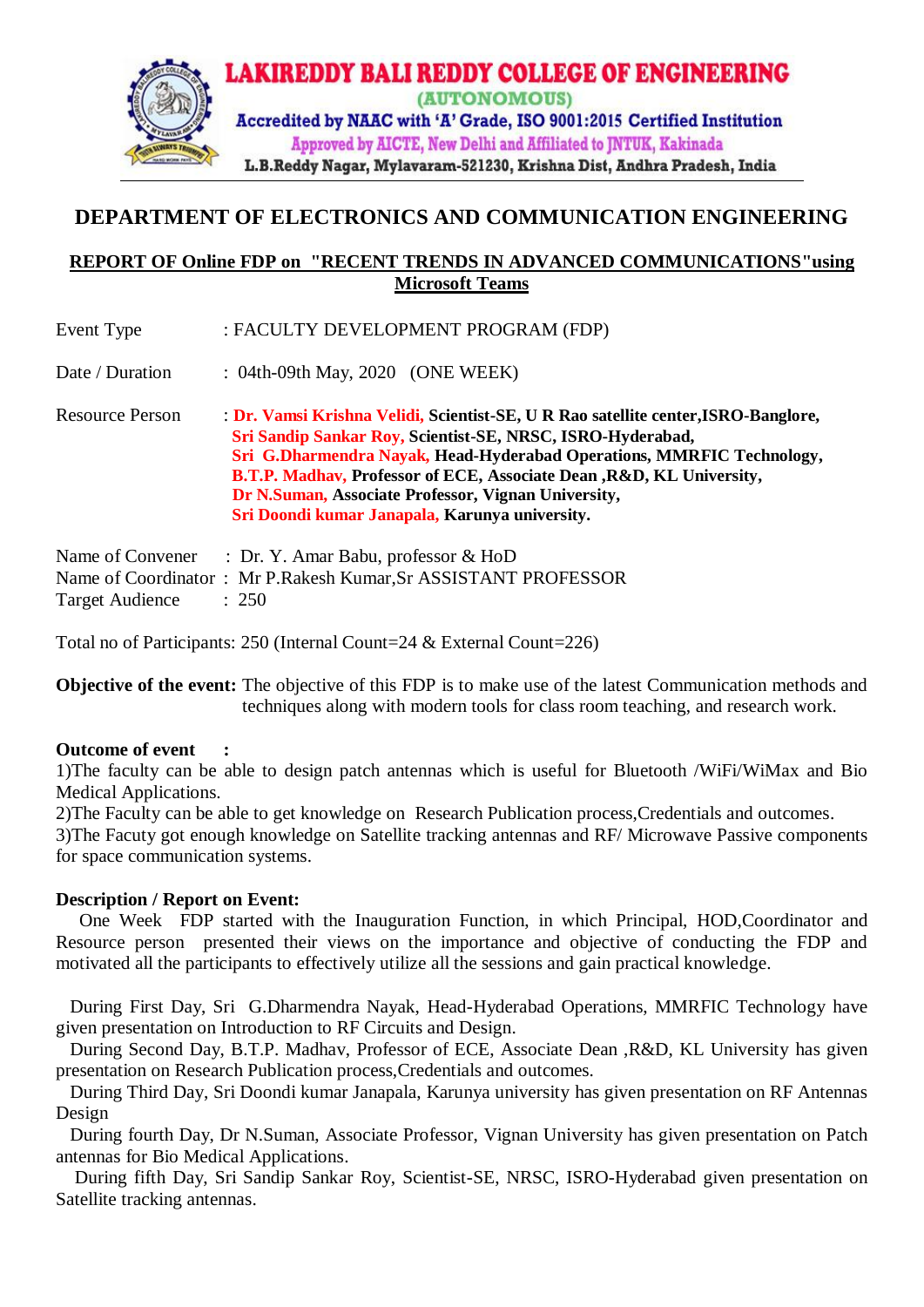During Sixth Day, Dr. Vamsi Krishna Velidi, Scientist-SE, U R Rao satellite center,ISRO-Banglore**,**has given presentation on RF/ Microwave Passive components for space communication systems.

 The lectures have proven to be very inspiring and informative for the faculty. Around 250 faculty members and scholars have attended the FDP. The program ended by advising faculty members to effectively utilize the learned concepts in projects implementation, research paper writing, lab development, and syllabus revision.

### **Feedback / Suggestions :**

- 1. Conduct More number of FDPs on similar advanced tools.
- 2. Conduct exclusively one FDP related to software Hand on Practise.
- 3.Improve the quality of audio.

#### **Photographs** :